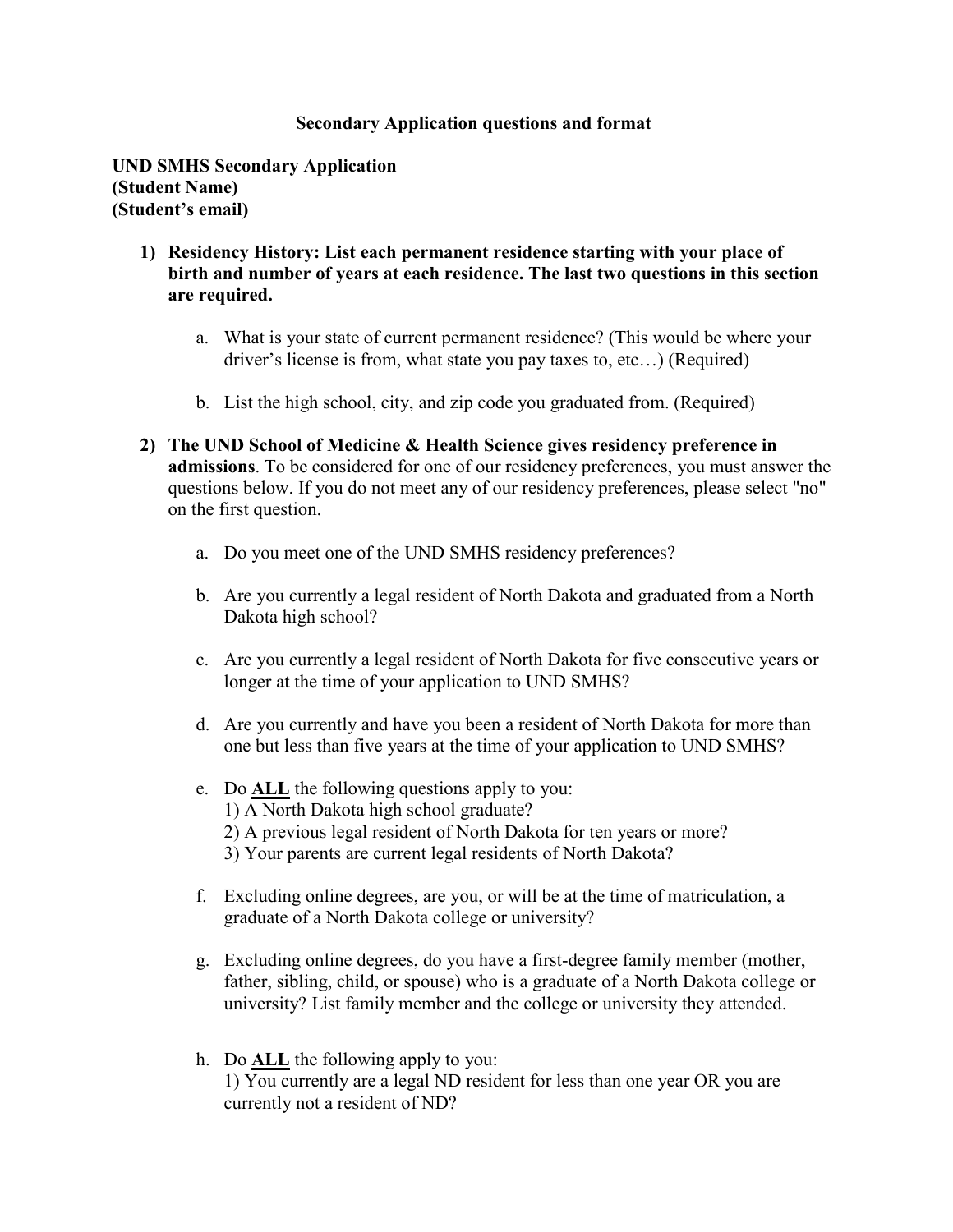2) Your spouse is currently attending or has been accepted into a ND university or college at the time of your application to UND SMHS? 3) You will be living in ND during the current academic year?

- i. Are you a current legal resident of Minnesota and graduated from a high school in Minnesota Red River Valley? List high school and county [\(https://med.und.edu/student-affairs-admissions/applicant-eligibility.html\)](https://med.und.edu/student-affairs-admissions/applicant-eligibility.html)
- j. Do **ALL** the following questions apply to you:
	- 1) A current legal MN resident?
	- 2) You have resided in a MN Red River Valley county for one year or more at the time of your application to UND SMHS?
	- 3) If this applies to you, list county you have resided in for one year or more.
- k. Do **ALL** the following questions apply to you: 1) A current legal MN resident for one year or more at time of your application to UND SMHS? 2) You live outside the Red River Valley area?
- l. Do **ALL** the following questions apply to you: 1) A current legal MN resident for less than one year at time of your application to UND SMHS? 2) You live outside the Red River Valley area?
- m. Are you a current resident of a WICHE-sending state Wyoming or Montana?
- **3) The following question is used to identify applicants for the Indians into Medicine (INMED) Program. For information regarding this program, contact yvette.lapierre@und.edu. If not applicable proceed to the next Question Set.**

**If applicable answer the following questions below: 1) Are you an enrolled member of a U.S. federally recognized tribe?** 

**2) Do you agree to have your application shared with the Indians Into Medicine office? If you answer no to this question, you will not be reviewed for the INMED program.**

Answer questions 4 – 11. Do not leave any questions blank.

**4)** *The School of Medicine & Health Sciences is a community-based medical school, and because of the unique circumstances of our regional location, we place special emphasis on the unique skills needed to provide care for patients and populations in rural and Native American communities across all competencies. The primary purpose of the UND School of Medicine & Health Sciences is to educate physicians and other health professionals for subsequent service in North Dakota and to enhance the quality of life of its people. Other purposes include the discovery of knowledge that benefits the people of*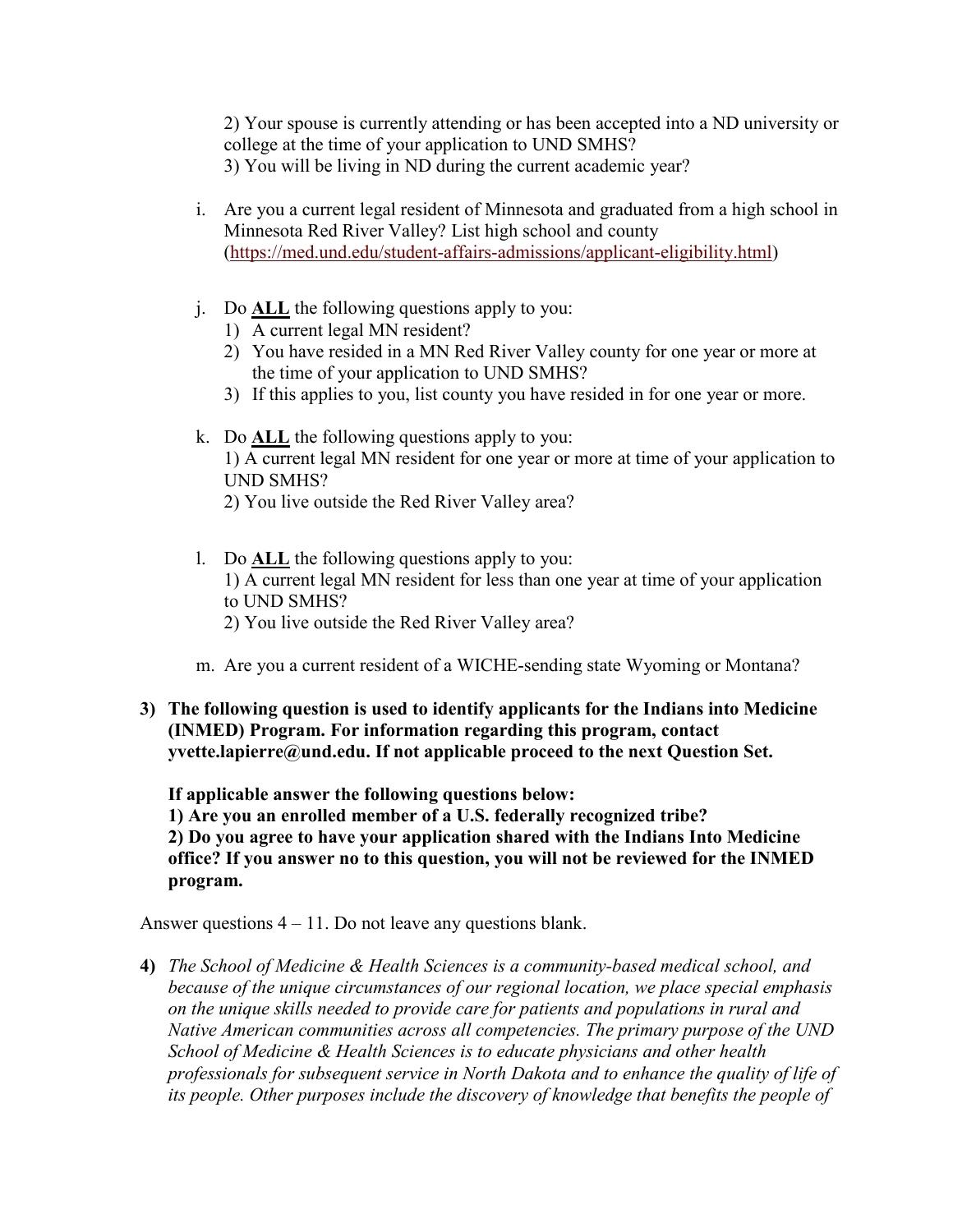*this state and enhances the quality of their lives.* **Please explain the steps you have taken towards, and how you will fulfill different aspects of the school's mission.**  (1200 words)

- **5) Reflect on personal experiences of resilience and emotional intelligence throughout your life and how this has prepared you in your pursuit of a career in medicine.** (1200 characters)
- **6) Describe your experiences with diverse populations.** Examples include a summary of a volunteer experience, study abroad, employment, self-taught endeavor or a formal course on diversity that includes direct interaction with individuals or groups from socioeconomic disadvantaged, diverse cultures, rural, or other backgrounds. (1200 characters)
- **7) Describe your research activity.** Examples include the outcome of a formal research experience, course-dependent undergraduate research, thesis, or capstone project. (600 characters)
- **8) Describe your creative activity.** Examples include the on-going production of art forms, artistic performance, or other creative efforts, such as photography, painting, musical talents, needlework, cooking, wood-working, building cars, yoga instructor, dancing, theatre performance, writing, gaming etc. (600 characters)
- **9) Expand and reflect on medical and/or clinical experience as it relates to the mission of the School of Medicine & Health Sciences.** This may include a summary of physician shadowing, clinical observation, community service, volunteer work, and/or employment. Examples include, but are not limited to, work in a clinic, hospital, as a first responder, clinical lab, public health, home health visits, assisted living, nursing home care, youth camps, or relevant military duty. (1200 characters)
- **10) Expand and reflect on leadership and team experience.** This may include a summary of leadership roles or teamwork in employed positions, extracurricular activities, organizations, volunteer services, or any other leadership or team experiences. (1200 characters)
- **11) What are your career plans if you do not ever get admitted to medical school?** (600 characters)
- **12)If needed, update the information in your AMCAS application (i.e., grades in recent courses, alterations in your proposed coursework or graduation, additions to extracurricular activities, unreported legal and institutional infractions, etc.).** (600 characters)